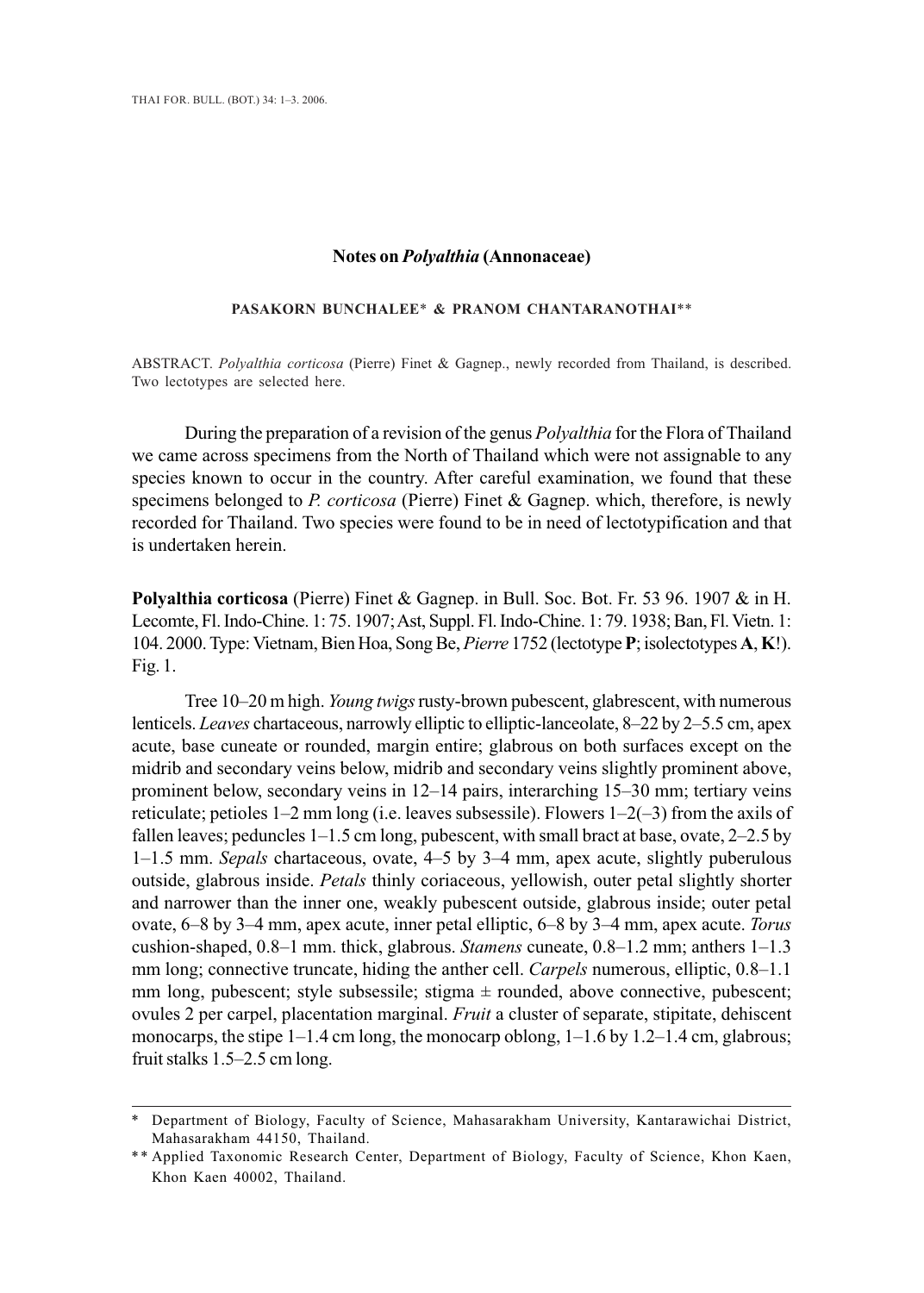Thailand.— NORTHERN: Phrae (Huai Hom, Ban Nam Krai, Huai Yuak), Uttaradit. Distribution.— Laos, Vietnam.

Ecology.—Along streams in dry evergreen forest, 500–800 m. Flowering Feb.–May, fruiting March–July.

Vernacular.— Sa ban nga pa (σύμνη ή).

Specimens examined.— *A. Chanthamuk* 43 (**BKF**); *C. Phengklai* 50 (**BKF**); *T. Smitinand* & *A. Cheke* 10805 (**BKF**).

Notes.— *Polyalthia corticosa* differs from *P. evecta* (Pierre) Phamh. (characters in brackets) in being a medium-sized (shrubby tree) tree, with rough (smooth) twigs, with the outer and inner petals more or less the same size (inner petals larger) and with two (one) ovules per carpel The Thai specimens extend the range of *P. corticosa* from Vietnam and Laos westward to northern Thailand.



Figure 1. *Polyalthia corticosa* (Pierre) Finet & Gagnep. Photo from *T. Smitinand* & *A. Cheke* 10805 (BKF). A. habit; B. flower.